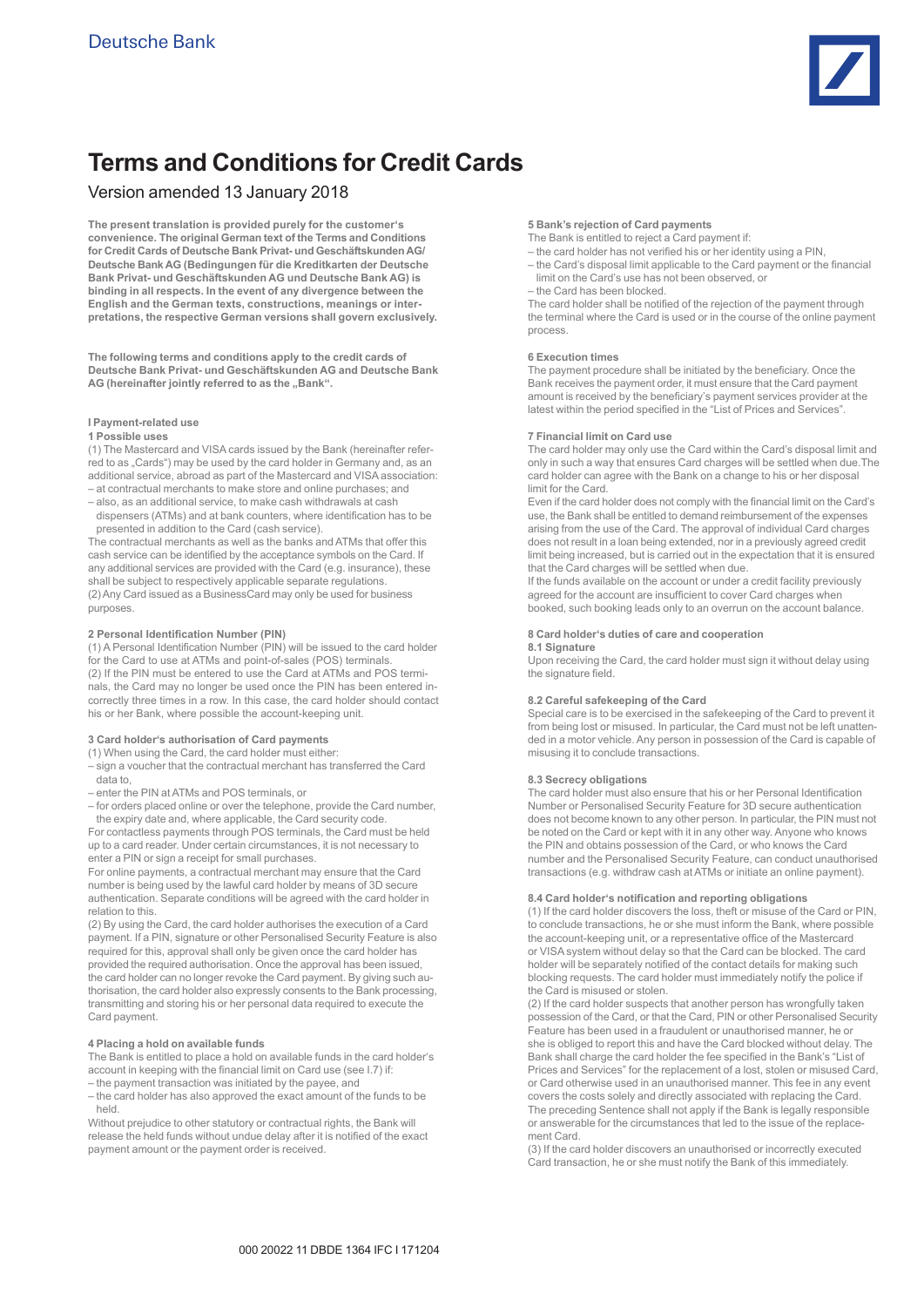

#### **9 Card holder's payment obligation**

The Bank has an obligation towards contractual merchants and banks that accept the Card for cash withdrawals at counters or ATMs to settle the transactions executed by the card holder with the Card. The Bank shall notify the card holder at least once a month in the manner agreed of all the expenses incurred in connection with the settlement of the Card transactions. Subject to previous agreement with the card holder, the Bank can provide this information in the form of a collected invoice to be retrieved electronically. For card holders who are not consumers, the method and frequency of the notification shall be agreed separately. The invoiced amount shall be payable once the invoice is issued to the card holder and shall be debited from the agreed billing account. The Bank reserves the right to debit cash withdrawals including fees incurred for this as immediately payable from the agreed billing account directly. Objections and other complaints of the card holder based on their contractual relationship with the contractual merchant where the Card was used are to be asserted directly against the contractual merchant.

## **10 Conversion of foreign currencies**

If the card holder uses the Card for transactions not denominated in euros, the account shall still be debited in euros. The conversion rate for foreign currency transactions is determined on the basis of the "List of Prices and Services". Any change in the reference exchange rate specified in the conversion conditions will become effective immediately and without prior notification of the card holder.

#### **11 Charges and expenses**

(1) Fees and expenses that the card holder must pay to the Bank are specified in the Bank's "List of Prices and Services".

(2) Any changes to these fees will be proposed to the card holder in text form no later than two months before the date on which the changes are scheduled to take effect. If the card holder has agreed with the Bank that communications relating to his or her business relationship will take place electronically (e.g. online banking), the changes may also be proposed through this channel. The card holder may either approve or indicate disapproval of the changes before their proposed date of entry into force. The card holder's approval shall be deemed to have been given if he or she does not raise any objections prior to the date on which the changes are scheduled to take effect. The Bank will expressly draw attention to this tacit approval when proposing the planned changes.

(3) If changes to fees are proposed to the card holder, he or she may terminate the business relationship free of charge and with immediate effect prior to the date on which the changes are scheduled to come into force. The Bank will specifically draw the card holder's attention to this right of termination when making the proposal.

(4) The provisions under Section 12 (1) to (6) of the General Business Conditions for Banks (AGB-Banken) continue to apply to fees and their changes for payments by card holders who are not consumers.

#### **12 Card holder's claims for refunds, correction and damages 12.1 Refund of unauthorised Card transactions**

In the event of an unauthorised Card transaction in the form of:

- the withdrawal of cash or
- the use of the Card at a contractual merchant,

the Bank shall not have any claim against the card holder to a refund of its expenses. The Bank shall be obliged to refund the amount to the card holder without any deductions. If the amount has been debited from an account, the Bank shall restore the balance of this account to what it would have been without the unauthorised Card transaction. This obligation must be satisfied in accordance with the "List of Prices and Services" by no later than the end of the business day following the day on which the Bank was notified or otherwise learned that the Card payment was unauthorised. If the Bank has notified any competent authority in writing that it has legitimate grounds to suspect fraudulent conduct on the part of the card holder, the Bank shall review and perform its obligation under Sentence 2 without delay if the suspected fraud is not confirmed.

#### **12.2 Claims for non-execution, incorrect or late execution of an authorised Card transaction**

(1) In the event of the non-execution or incorrect execution of an authorised Card payment in the form of:

– the withdrawal of cash; or

– the use of the Card at a contractual merchant,

the card holder may demand that the payment amount be refunded by the Bank without delay and without deductions if the Card payment was not performed or was incorrectly executed. If the amount has been debited from an account, the Bank shall restore the balance of this account to what it would have been without the Card payment that was not performed or was incorrectly executed.

(2) In addition to Paragraph 1 above, the card holder may also demand that the Bank reimburse any fees and interest invoiced or debited from his or her account in connection with the authorised Card transaction that was not performed or was incorrectly executed.

(3) If the payment was received by the beneficiary's payment service provider only after expiry of the execution period pursuant to Section I.6 (delay), the beneficiary may require his or her payment service provider to credit the payment amount to the beneficiary's account as though the Card payment had been properly executed. The obligation under Sentence 1 shall not apply if the card holder is not a consumer.

(4) If an authorised Card transaction was not performed or was incorrectly executed, the Bank will, at the card holder's request, trace the Card transaction and report the result to the card holder.

#### **12.3 Card holder claims for damages due to an unauthorised Card transaction or an authorised Card transaction that was not performed or was incorrectly executed**

In the event of an unauthorised Card transaction, or if an authorised Card transaction was not performed, was incorrectly executed or executed late, the card holder may demand reimbursement from the Bank of a loss not already covered by Sections 12.1 and 12.2. This does not apply if the Bank is not responsible for the breach of duty. The Bank shall be liable, in this regard, for any fault on the part of an intermediary institution to the same extent as for any fault on its own part, unless the main cause of the loss or damage lies with an intermediary institution specified by the card holder. If the card holder is not a consumer, or if the Card is used in a country other than Germany or outside the European Economic Area (EEA)<sup>1</sup>, the Bank's liability for fault by an agent involved in the processing of the payment transaction is limited to the careful selection and instruction of such agent. If the card holder has contributed to the occurrence of any loss or damage through culpable conduct, the principles of contributory negligence shall determine the extent to which the Bank and the card holder are to bear the loss or damage. Liability pursuant to this Paragraph is limited to EUR 12,500 per Card transaction.

- This limitation on liability shall not apply:
- to Card transactions not authorised by the card holder,
- to cases of wilful intent or gross negligence on the part of the Bank,
- risks expressly assumed by the Bank, and
- to interest losses the card holder incurs if he or she is a consumer.

#### **12.4 Deadline for the assertion of claims pursuant to Sections 12.1 to 12.3**

Claims against the Bank pursuant to Sections 12.1 to 12.3 are excluded if the card holder does not notify the Bank without delay, at the latest, within a period of 13 months after the day of the Card payment debit booking, that this involves an unauthorised, not executed or incorrectly executed Card payment. This 13-month period shall only commence if the Bank has notified the card holder of the debit booking resulting from the Card payment by the means agreed for transaction statements by no later than one month after the debit booking. Otherwise, this period shall begin with the date of the notification. The card holder may also assert liability claims pursuant to Section 12.3 after expiry of the period specified in Sentence 1 if, through no fault of his or her own, he or she was prevented from complying with this deadline.

#### **12.5 Claim to a refund for an authorised Card payment without precise specification of the amount and the deadline for asserting the claim.**

(1) The card holder may demand the full and immediate refund of the payment amount from the Bank if he or she has authorised a Card payment at a contractual merchant in such a way that:

- the precise amount was not specified in the authorisation; and
- the payment transaction exceeds the amount that could have been expected based on the card holder's previous spending habits, the contents of the Card agreement and the respective circumstances of the individual case. Reasons in connection with a possible currency conversion are not considered here if the agreed exchange rate was used.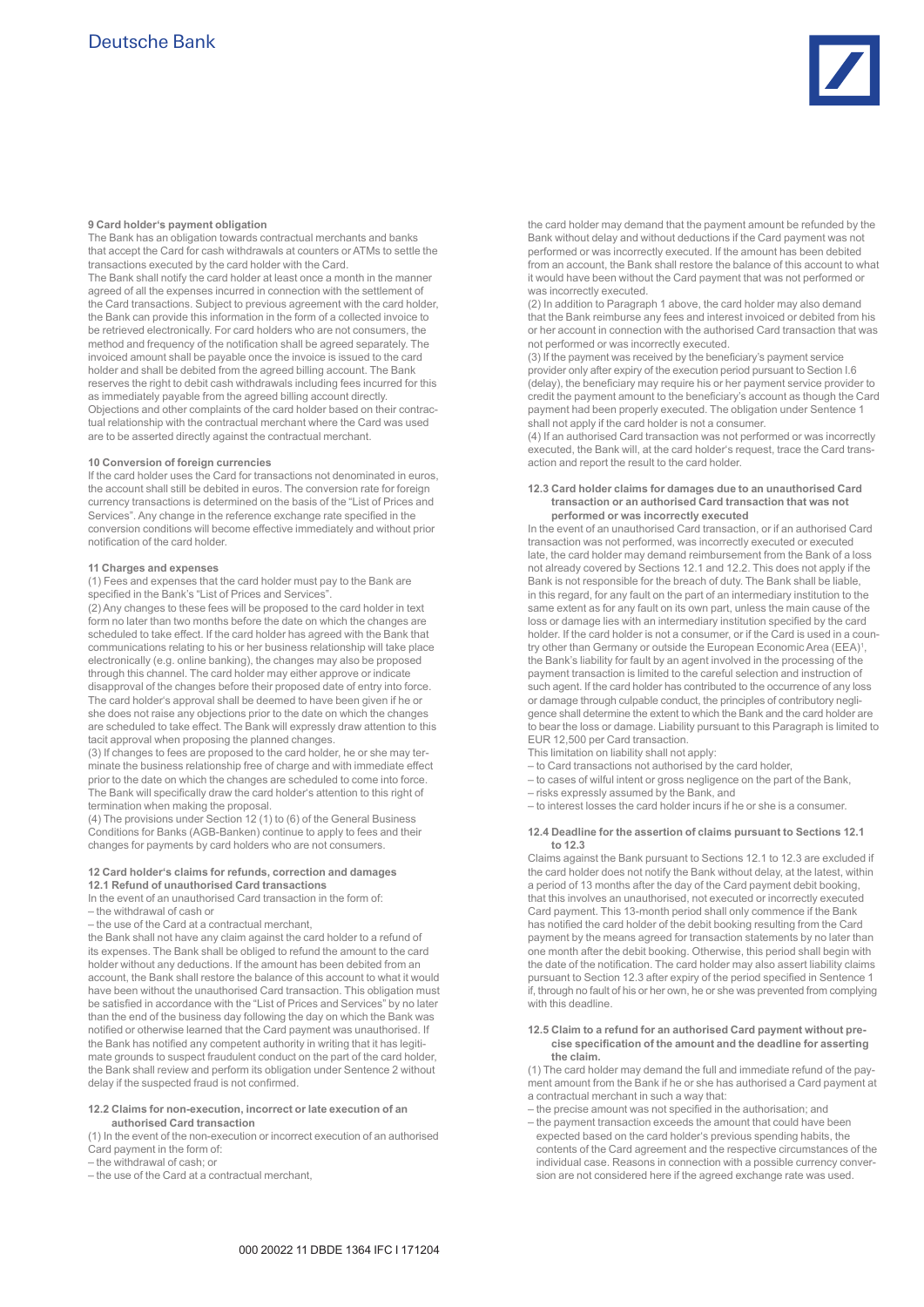

(2) The card holder is obliged to present to the Bank the material circumstances upon which he or she is basing his or her refund claim. (3) The claim to a refund is excluded if it is not asserted against the Bank within eight weeks after the debiting of the transaction to the billing account.

#### **12.6 Preclusion of liability and objections**

A card holder's claims against the Bank pursuant to Sections 12.1 to 12.5 are excluded if the reasons establishing a claim:

– are based on an exceptional or unforeseeable event on which the Bank has no influence and the consequences of which could not have been avoided even by exercising due diligence, or

– were brought about by the Bank as a result of a statutory obligation.

#### **13 Card holder's liability for unauthorised Card transactions 13.1 Card holder's liability until the blocking request**

(1) If the card holder loses the Card or PIN, if these are stolen or otherwise misplaced, or the Card is otherwise misused and a Card transaction takes place that was not authorised by the card holder in the form of: – the withdrawal of cash; or

– the use of the Card at a contractual merchant

the card holder shall be liable for damages caused up until the time of the request to block the Card, pursuant to Paragraph 3, only if he or she has violated his or her obligations with intent or through gross negligence. (2) The same applies if, prior to the request to block the Card, an unauthorised Card transaction takes place without the existence of the loss, theft, other misplacement or other misuse of the Card and/or PIN.

(3) The card holder shall not be liable under Paragraphs 1 and 2 if: – there was no opportunity for the card holder to notice the loss, theft, misplacement or other misuse of the Card prior to the unauthorised Card transaction, or

– the loss of the Card was caused by an employee, an agent, a branch of the Bank or another agency to which the activities of the Bank were outsourced.

(4) If, prior to the request to block the Card, an unauthorised transaction takes place and the card holder has acted with fraudulent intent or violated his or her obligations of due care pursuant to these conditions through intent or gross negligence, the card holder shall be liable for the full amount of the damages incurred as a result. Gross negligence on the part of the card holder may exist, in particular, if:

- he or she is at fault for not reporting the loss or theft of the Card and/or PIN or unauthorised disposal to the Bank or a representative of the Mastercard or VISA association without undue delay after learning thereof,
- he or she noted the PIN on the Card or kept it together with the Card (e.g., kept the Card and the original PIN notification letter in the same place),

or

– he or she disclosed the PIN to another person and this led to its misuse. (5) The liability for damages caused within the period in which the disposal limit is effective is limited in each case to the disposal limit applicable to the Card.

(6) The card holder is not obliged to reimburse the damage pursuant to Paragraphs 1, 4 and 5 if the card holder was not able to place a blocking request because the Bank failed to provide such a service. (7) If, despite having an obligation to do so, the Bank did not require strong customer authentication as defined in Section 1 (24) of the German Payment Services Supervision Act (Zahlungsdiensteaufsichtsgesetz) for Card payments made online, or if the beneficiary or their payment service provider refused to accept it, then notwithstanding Paragraphs 1, 4 and 5,

the liability of the card holder and of the Bank shall be governed by Section 675v (4) of the German Civil Code (Bürgerliches Gesetzbuch). Specifically, strong customer authentication requires the use of two separate and independent elements from the categories of knowledge (something the card holder knows, e.g. PIN), possession (something the card holder has in their possession, e.g. the Card) or inherent characteristics (something personal to the card holder, e.g. fingerprints).

(8) Paragraphs 3 and 5 to 7 shall not apply if the card holder has acted with fraudulent intent.

**13.2 Card holder's liability as of the request to block the Card** As soon as the loss or theft of the Card, the misuse or any other unauthorised use of the Card, PIN or Personalised Security Feature has been notified to the Bank or a representative of the Mastercard or VISA system, the Bank shall cover all of the damages incurred through transactions in the form of:

– the withdrawal of cash; or

– the use of the Card at a contractual merchant. If the card holder acts with fraudulent intent, he or she shall cover the damages incurred even after the request to block the Card.

#### **14 Joint and several liability of multiple applicants**

(1) Where a joint application has been made for a Card, the applicants are liable for the respective obligations as joint and multiple debtors, i.e. the Bank can demand settlement of all claims from each applicant. Each applicant may end the contractual relationship by giving notice, but only with effect for all applicants.

Each applicant must make sure the Card issued to them is returned to the Bank without delay when the termination becomes effective. The expenses arising from the continued use of the terminated Card before it is returned to the Bank must also be borne by the applicants on a joint and multiple basis. This notwithstanding, the Bank will take reasonable measures to prevent transactions using the terminated Card after termination has been announced.

(2) Notwithstanding Paragraph 1 above, in the case of BusinessCards, the holder of a BusinessCard is jointly and severally liable only for his or her own transactions made using the BusinessCard.

## **15 Ownership and validity of the Card**

The Card remains the property of the Bank. It is not transferable. The Card is only valid for the period specified on the Card.

The Bank is entitled to demand the return of the old Card upon delivery of a new Card, or at the latest upon expiry of the old Card. If the entitlement to use the Card ends earlier (e.g. due to termination of the Card agreement), the card holder must return the Card to the Bank without delay. The card holder is responsible for having any company-generated additional applications stored on the Card removed without delay by the company that installed the additional application on the Card. The possibility to continue using a Bank-generated additional application is subject to the contractual relationship between the card holder and the Bank. The Bank reserves the right to exchange the Card for a new one during the Card's period of validity; the card holder shall incur no costs as a result.

#### **16 Termination right of the card holder**

The card holder may terminate the Card agreement at any time without having to observe a period of notice.

## **17 Termination right of the Bank**

The Bank may terminate the Card agreement subject to a reasonable period of notice of no less than two months. The Bank will terminate the Card agreement with a longer period of notice if this is called for by giving due consideration to the legitimate interests of the card holder.

The Bank may terminate the Card agreement with immediate effect if there is reasonable cause which makes it unreasonable to expect the Bank to continue the agreement, even after due consideration of the card holder's legitimate interests.

Such a reason shall particularly exist if the card holder gave incorrect information on his or her financial situation and the Bank based its decision to conclude the Card agreement on this information, or if the card holder's financial situation deteriorates or is at risk of deteriorating seriously and the fulfilment of the obligations to the Bank under the Card agreement is therefore endangered.

## **18 Termination consequences**

The Card may no longer be used once termination becomes effective. The card holder must return the Card to the Bank without delay and without being requesting to do so by the Bank.

The card holder is responsible for having any company-generated additional applications stored on the Card removed without delay by the company that installed the additional application on the Card. The possibility for the continued use of a Bank-generated additional application is subject to the rules governing this additional application.

## **19 Retaining and blocking of the Card**

(1) The Bank may have the Card blocked or withdrawn (e. g. by a cash dispenser):

– if the Bank is entitled to terminate the Card agreement for reasonable cause,

– if this is justified by material reasons in connection with Card security, or

– if there is the suspicion of unauthorised or fraudulent use of the Card.